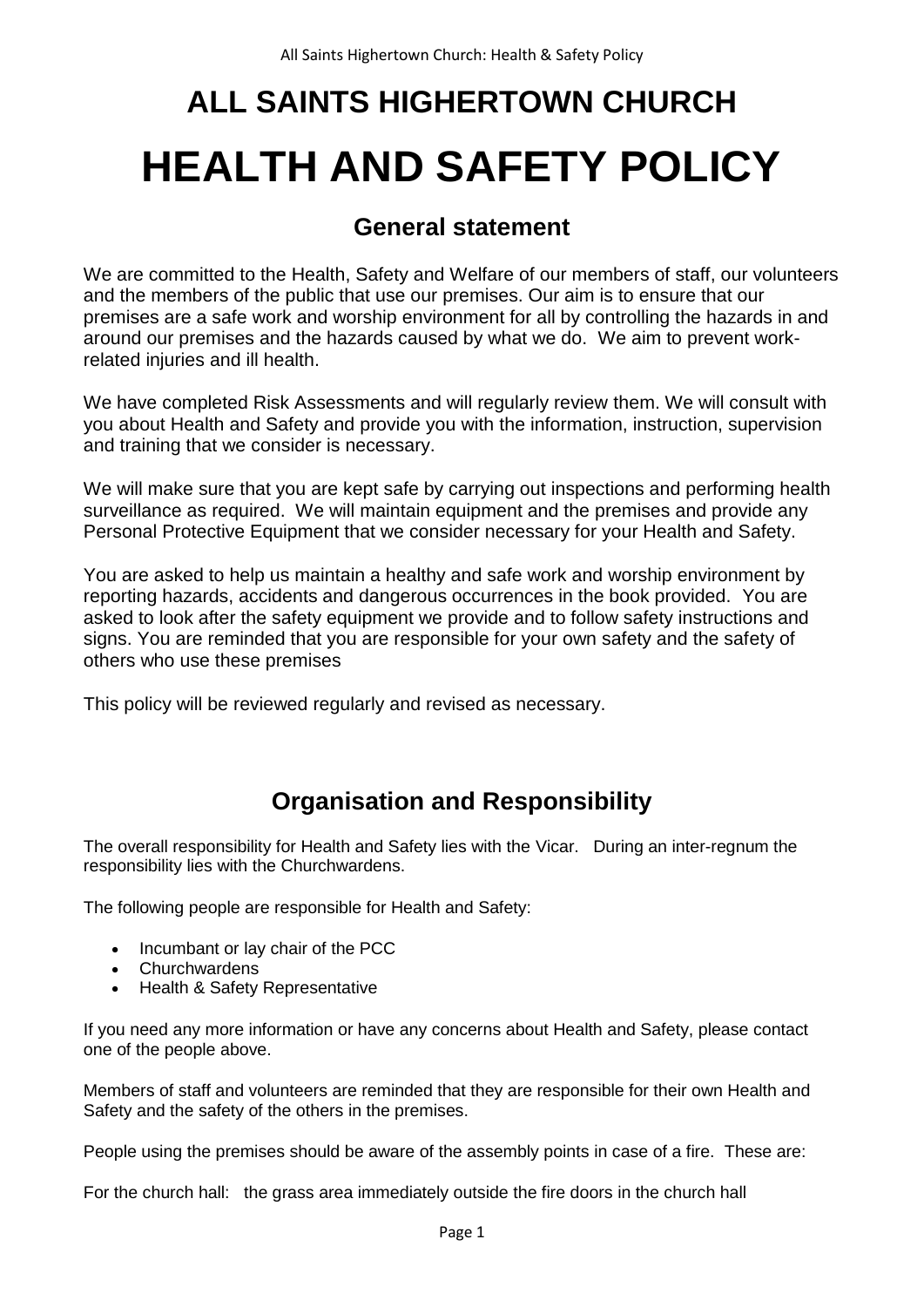For the church: the church (Tresawls Road) car park.

The first aid boxes are kept in the kitchen and in the church Vestry. Hirers should be aware of their location.

The Parochial Church Council will be responsible for discussing matters surrounding Health and Safety. This committee meets every two months. Health and Safety issues are standing items on the agenda. Any member of the committee should be contacted to discuss and raise safety issues with this committee.

# **Procedures and Safety Arrangements**

#### **Fire Safety**

Fire safety is just one of many safety issues the PCC must address to minimise the risk of injury or death to staff, volunteers or the general public. Unlike most of the other safety concerns, fire has the potential to injure or kill large numbers of people very quickly.

The All Saints Highertown and Baldhu Parochial Church Council recognises and accepts it's obligation to take reasonable steps to reduce the risk from fire and make sure people can safely escape if there is a fire.

Good management of fire safety is essential to ensure that fires are unlikely to occur; that if they do occur they are likely to be controlled or contained quickly, effectively and safely; or that, if a fire does occur and grow, everyone on the premises is able to escape to a place of safety easily and quickly.

This document identifies good practice and details the measures to be taken to implement an effective fire prevention programme designed to:

- i. minimise the probablility of a fire starting
- ii. avoid, so far as is possible, the likelihood of a fire causing death or injury to employees, volunteers, visitors or members of the public
- iii. minimise the likely damage to the building and equipment.

#### **Chemicals**

Hazardous chemicals, identified by an orange warning symbol, will be assessed for safety using a COSHH (Control of Substances Hazardous to Health) assessment. This will be completed by the Health & Safety Officer and will be reviewed annually. COSHH assessments are kept in the Health and Safety Folder and near to the Chemical Stores.

Hazardous chemicals (ie those marked on the container with a hazard symbol e.g. 'toxic', 'flammable', 'corrosive', irritant' etc) must be kept in a locked shed or a locked cupboard. If a container has no such markings and there are doubts concerning its safety then a H&S Data Sheet must be obtained from the supplier

No hazardous substance is to be used or stored on the premises that does not have a COSHH assessment.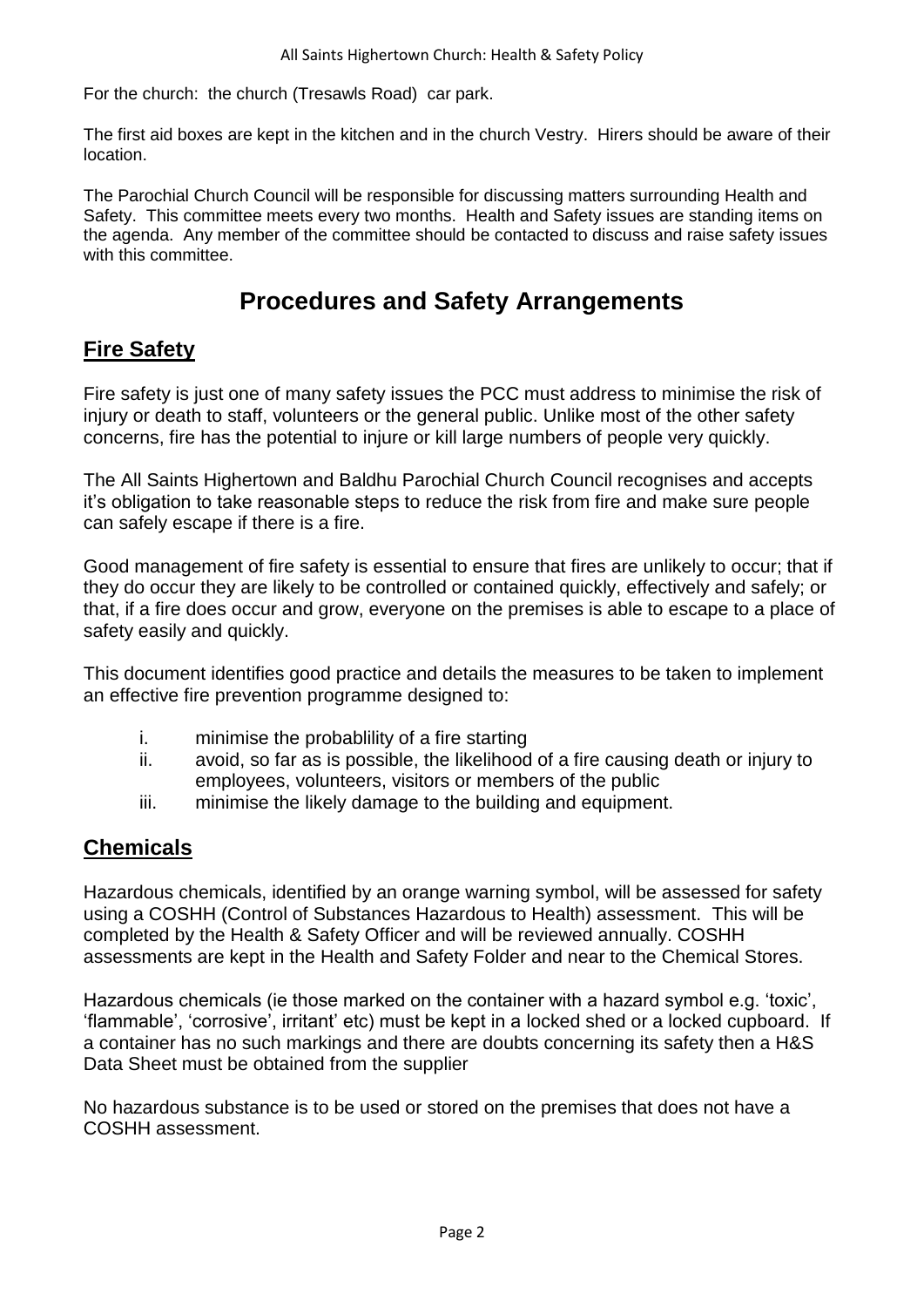Please ensure that you follow all of the manufacturer's guidance and follow any additional information in the COSHH assessment. Ensure that you are familiar with the precautions that you might need to take in the event of an emergency involving the substance.

## **Electrical equipment and wiring**

The electrical wiring within the building(s) will be inspected at a duration that is suggested by the contractor performing the tests. A NICEIC contractor will perform the periodic inspection and test in accordance with BS7671 (formerly the IE Wiring Regulations). The surveyor who carries out the quinquennial inspection recommends electrical appliances are tested every five years. All mains operated electrical equipment intended for connection to any church buildings electrical circuit shall be subject to a current Portable Appliance Test (PAT) certificate. Portable electrical appliances will be maintained, inspected and tested routinely. This will be done at a duration that has been suggested by the contractor performing the tests.

No person is to make any alterations to the electrical installation.

Certificates of wiring inspections, alterations and portable appliance test records will be kept in the Health and Safety File.

Please ensure that electrical equipment is used safely, following the manufacturer's instructions. Do not overload sockets, avoid using extension leads whenever possible, and take care to prevent tripping hazards when laying cables.

## **Candles**

For many people of all ages, candles are at the centre of birthdays, family events and religious festivals and their use is an important part of such occasions. However, it should be recognised that candles, as with any naked flame, can be the cause of major fires and serious injury if not used correctly. In particular, accident and fire brigade data indicates that the main causes of fires started by candles are due to them being left unattended. The potential risk presented by candles is considered to outweigh any benefit (real or imaginary) to be derived from their use. The use of candles should, therefore, be

limited to those occasions when Church Hall is used for worship. The following measures are intended to ensure candles can be used safely:

- a. **General** Candles should:
	- a. always be placed well away from curtains and drapes and always out of draughts.
	- b. be kept out of reach of children.
	- c. never be left burning unattended.
	- d. be kept away from hair and clothing.
	- e. always be placed upright in suitable holders which cannot fall over easily. 100mm should be left between burning candles.
	- f. always be properly extinguished before vacating the building.
- b. **Choice of candles**  Good quality slow-burning candles should always be used. Cheaper, catering-quality candles will burn down quickly and the flame may get dangerously close to foliage, decorations or other flammable materials. In addition,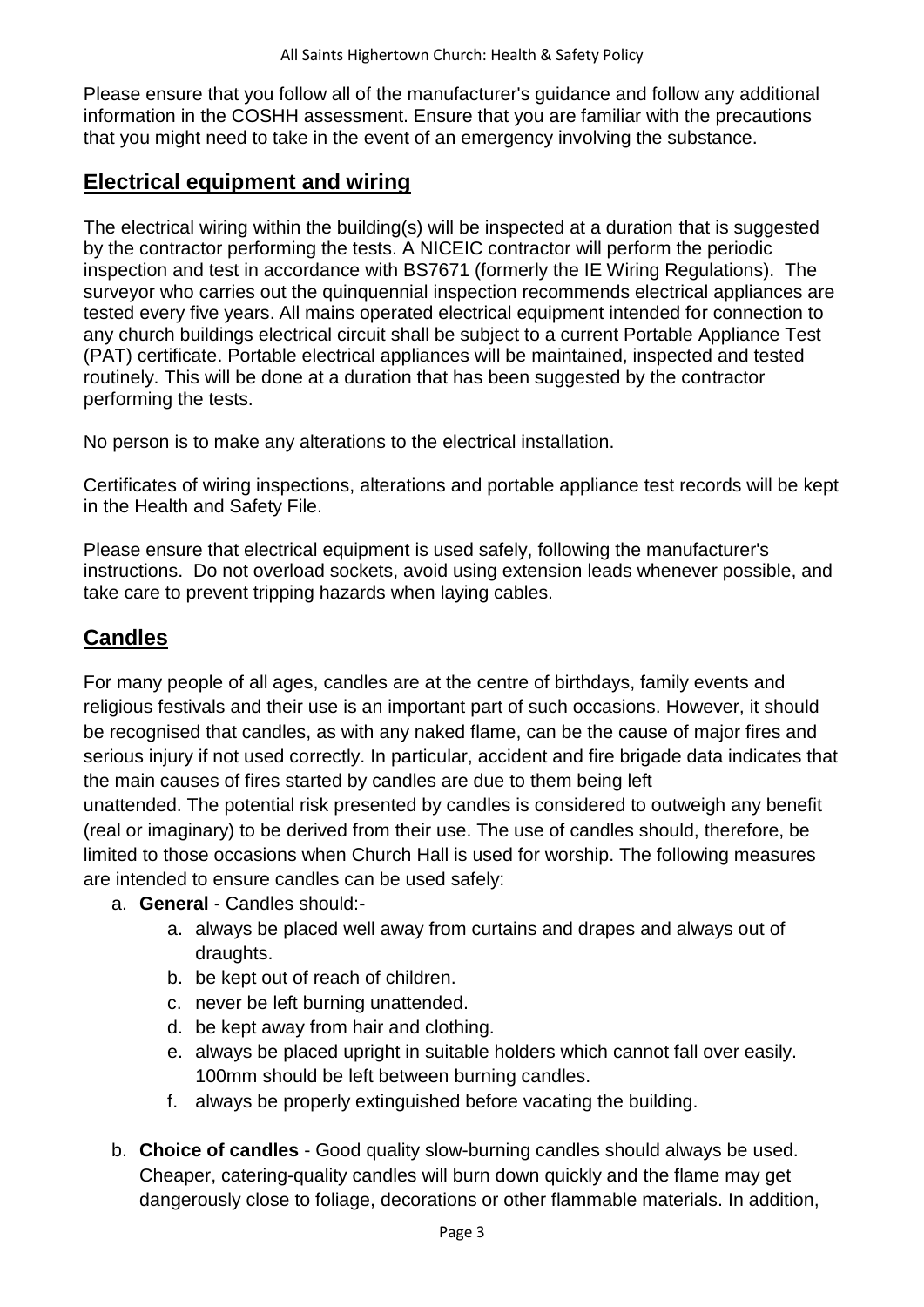many decorated candles are intended to be decorative rather than to be burned. Painted candles, for example, can be dangerous if burned.

c. **Supervision of candles** - Great care needs to be taken when children are involved and the use of candles during by children or young persons should be subject to adult supervision at all times.

#### **No candles should be issued to unsupervised children.**

- d. **Votive and Scented Candles** These are designed to liquefy when burning and must, therefore, always be used in a glass or metal holder. This container will become hot and must be stood on a non-inflammable surface.
- e. **Placing of candles** Candles must be kept clear of all combustible materials including flammable decorations, foliage and electrical equipment. Wherever possible, candles should be placed in purpose-made candle holders designed to reduce the risk of accidental contact with or toppling of the candle.
- f. **Fire blanket** A fire blanket is the most appropriate method for dealing with certain fire situations and is particularly suitable for dealing with burning clothing.

#### **Never use water to extinguish a candle.**

## **Gas**

The gas heaters and gas stove are inspected and serviced annually and a Certificate obtained and displayed until the next inspection and test, after which it will be kept on file.

## **Means of Escape**

To ensure that in the event of a fire the building can be evacuated quickly and safely, all escape routes shall be kept clear and free from obstruction at all times, especially when large numbers of people are present. This requirement can be achieved by ensuring:

- a. Final exit doors ~ All final exit doors must be unlocked and be capable of being opened quickly in the event of an emergency.
- b. Exit routes ~ All designated exit routes (as indicated on the marked-up plan of Church facilities) should be kept clear and free of obstruction at all times, both internally and externally. Potential obstructions include pushchairs, prams, walking or mobility aids etc., and in particular **no additional chairs should be placed in the areas designated as exit routes irrespective of the number of persons present.**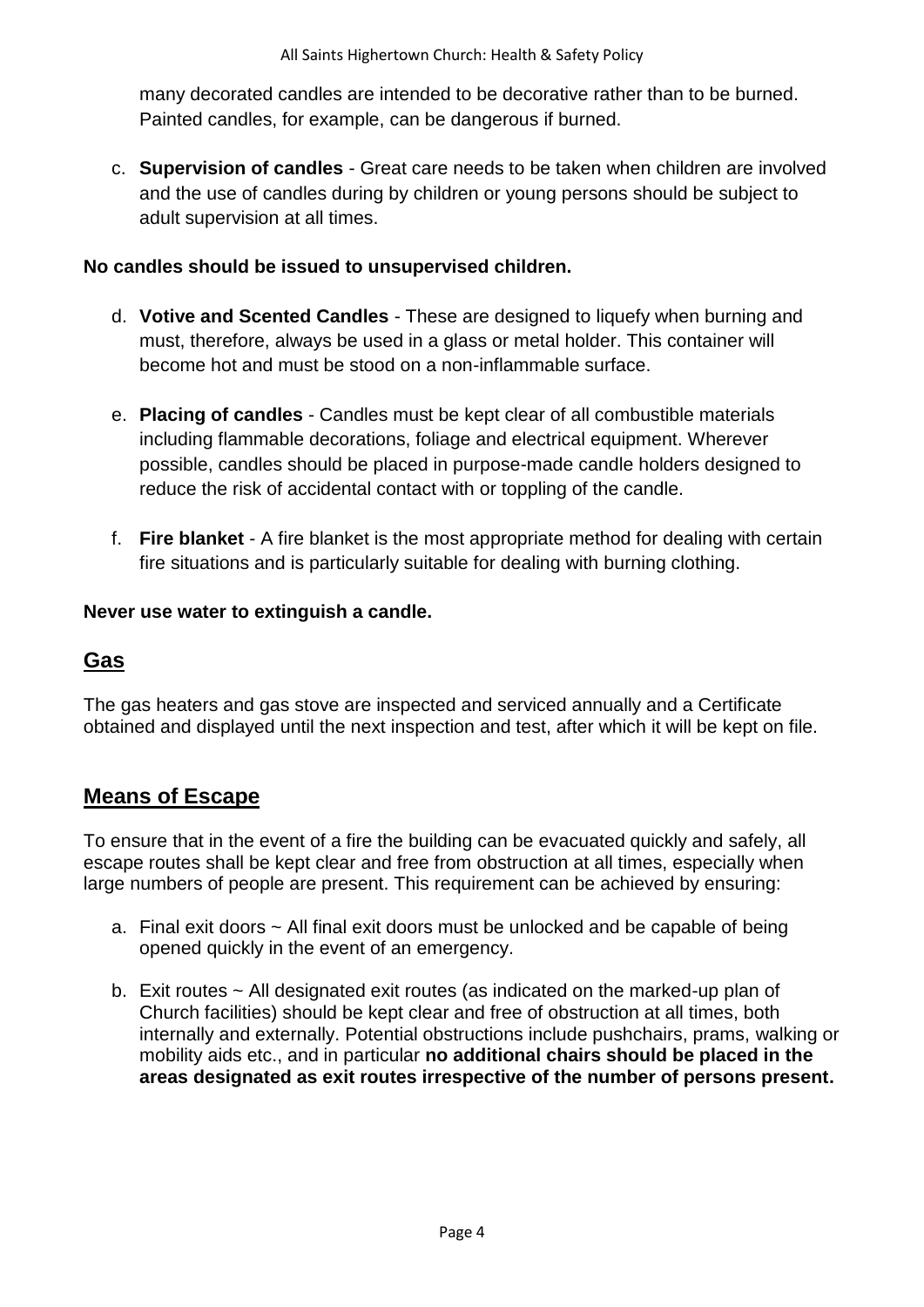## **Fire Extinguishers**

The Fire Extinguishers within the premises will be examined annually and tested as recommended by the Service Company. The Service Company will also advise on the purchase of replacement or supplemental equipment. The certificate for the inspection and test will be displayed until the next inspection and test, after which it will be kept on file.

Fire extinguishers will be examined for damage and use every three months by the Health & Safety Officer.

Extinguishers must not be removed from their locations except in an emergency, or for the purposes of carrying out maintenance.

Fire extinguishers should only be used by persons competent and trained in their safe use.

## **Fire Safety Training**

The actions of staff/volunteers if there is a fire are likely to be crucial to their safety and that of other people in the premises. All staff/volunteers should receive basic fire safety induction training and attend refresher sessions at pre-determined intervals. All staff/volunteers and contractors should be informed of the emergency plan and shown the escape routes.The training provided in support of the fire safety strategy should be verifiable as the enforcing authority may wish to examine records as evidence that adequate training has been given.

## **Third-Party Use of Church Hall**

Third-party hirers/users of the premises are legally responsible for conducting their activities in a way that is safe from fire. There is a need to ensure such persons are aware of the fire precautions to be heeded and what to do if a fire occurs. All hirers/users must comply with the Letting Policy and pay close heed to the matters surrounding safety.

All third-party hirers/users of the premises will be required to appoint a Temporary Responsible Person for each individual unique, occasional or separate event. It is crucial that the Temporary Responsible Person understands their duties for the duration of the event or function.

For all third-party hire/use of the premises, a formal booking agreement – that sets out the conditions of the hire/use – should be prepared and signed. The fire safety responsibilities of those organising the separate function should be established as part of the formal booking agreement.

The responsible person for each individual unique, occasional or separate event will need to be clearly established and documented, and their legal duties made clear to them. In particular, and where necessary, the responsible person will need to take account of their own lack of familiarity with the layout of the premises and the associated fire safety provisions.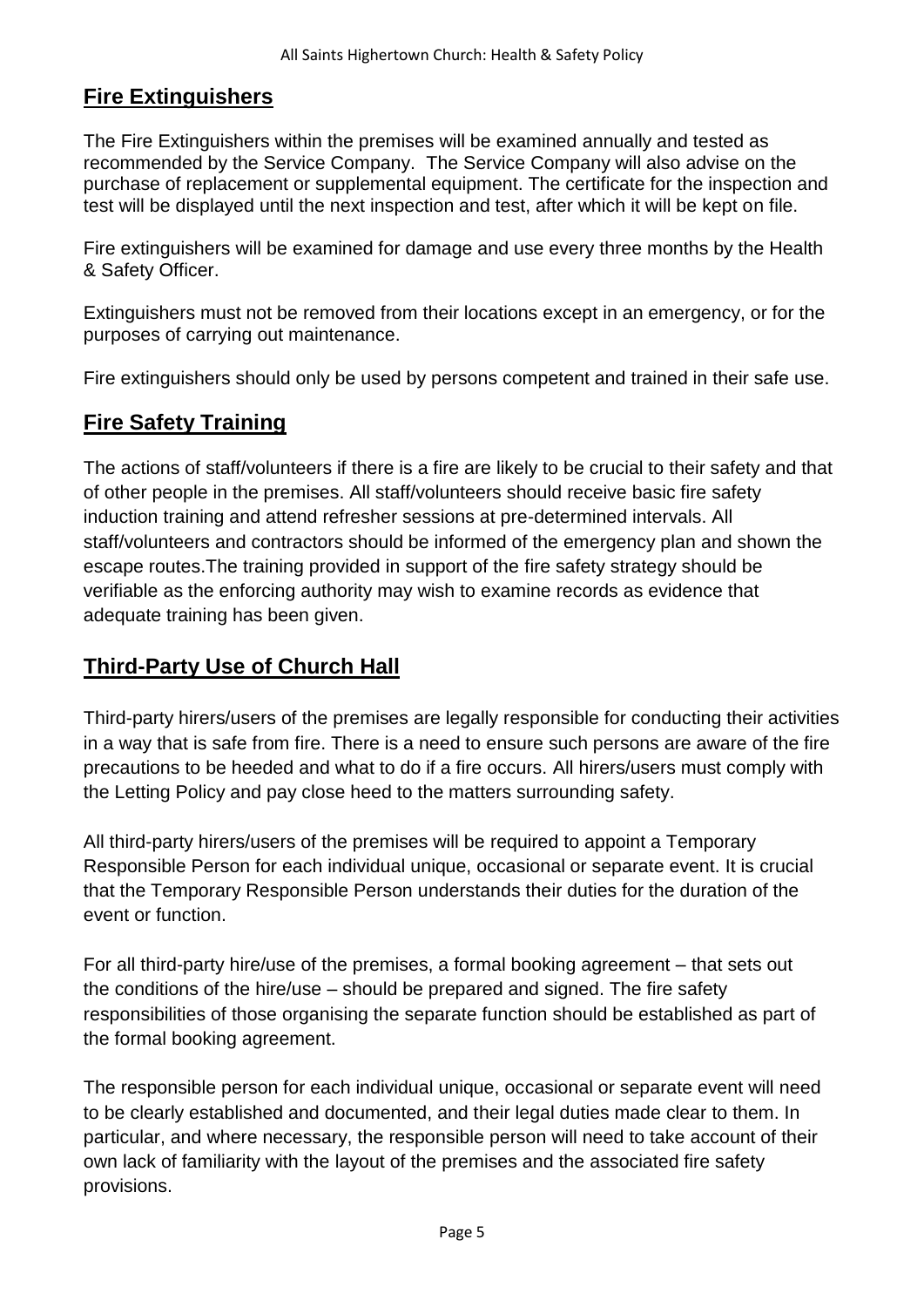#### **The training should include the following:**

- i. what to do on discovering a fire
- ii. how to raise the alarm and what happens then
- iii. what to do upon hearing the fire alarm
- iv. the procedure for alerting members of the public and visitors including, where appropriate, directing them to exits
- v. the arrangements for calling the fire & rescue service
- vi. the location and, where appropriate, the use of fire fighting equipment
- vii. the location of escape routes, especially those not in regular use
- viii.how to open all emergency exit doors
- ix. where appropriate, how to stop equipment and isolate power supplies in the event of fire
- x. the importance of general fire safety, including good housekeeping practices

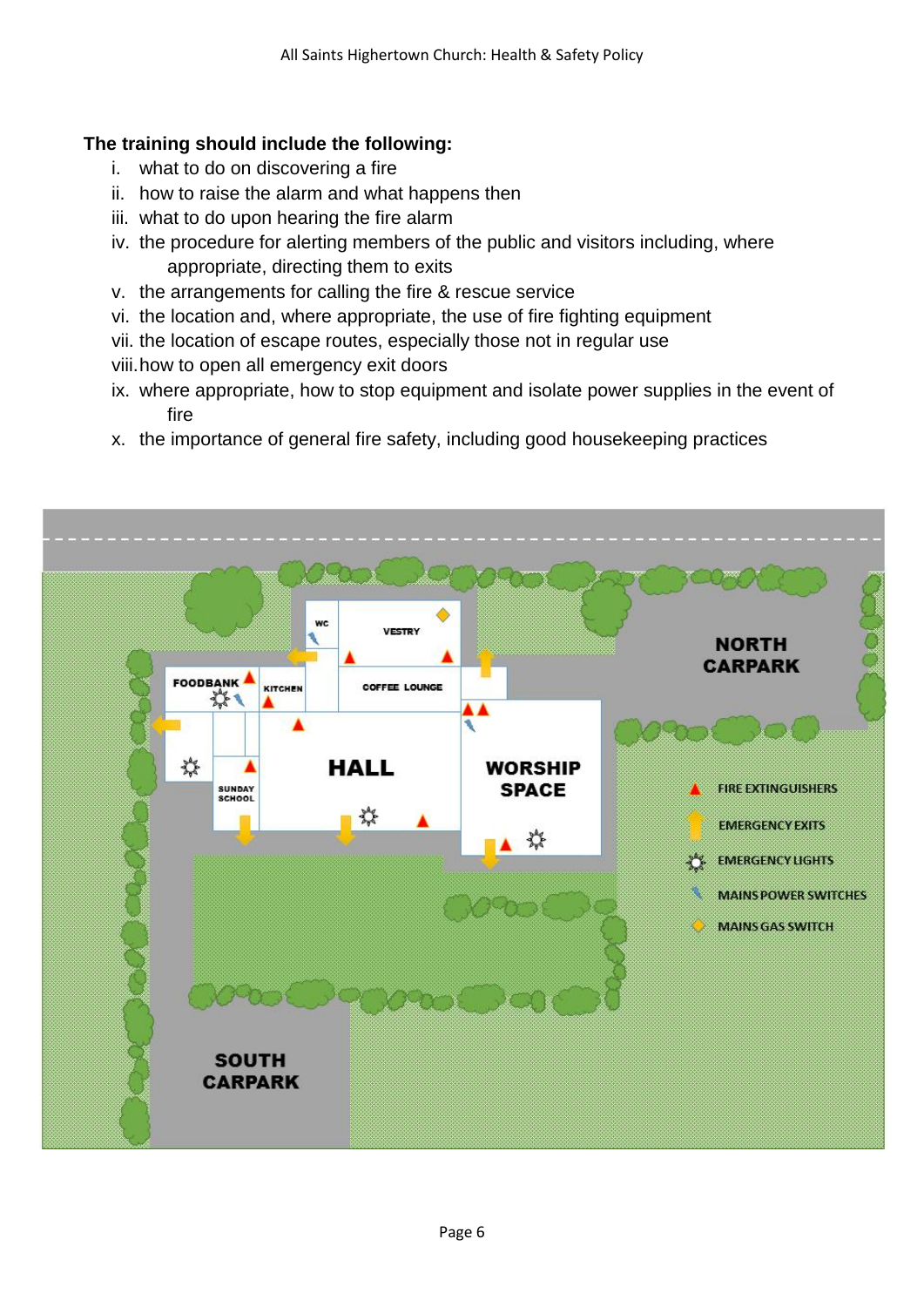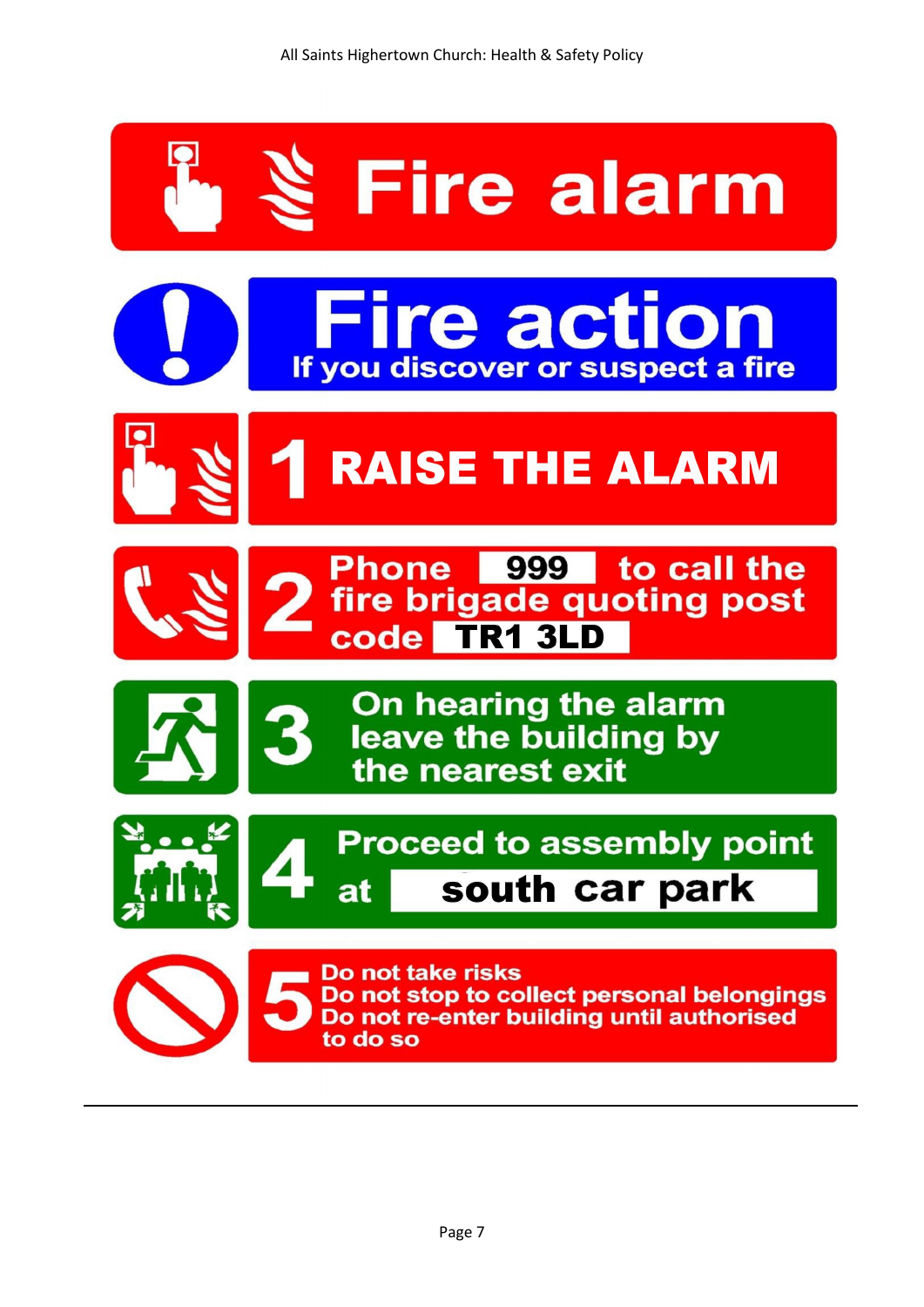## **Fire Safety Management**

## **Guidance for Third-Party Users of Church Facilities**

#### **1. Introduction**

In accordance with the requirements of the Regulatory Reform (Fire Safety) Order 2005, the Parochial Church Council has undertaken a Fire Safety Risk Assessment for the Church Facilities and for the activities for which they are responsible. However, these risk assessments do not take into consideration the specific fire safety implications arising from third-party hire/use of the premises.

Third-party hirers/users of the premises are legally responsible for conducting their activities in a way safe from fire. There is a need to ensure such persons are aware of the fire precautions to be heeded and what to do if a fire occurs. This guidance has been prepared to assist third-party hirers/users in fulfilling their legal obligations.

#### **2. Requirements**

The hirer/user is required to undertake a Risk Assessment reflecting the specific nature of the event to ensure compliance with all relevant Health & Safety legislation. In particular the hirer/user is reminded of their legal responsibility for conducting their activities in a way safe from fire.

The hirer/user has legal duties with regard to the safety of those persons assisting or attending the event and in accordance with the Regulatory Reform (Fire Safety) Order 2005 is require to appoint a Temporary Responsible Person and prepare an Emergency Plan for each individual unique, occasional or separate event. The Emergency Plan should include, but is not limited to, the following information:

- who is supervising and how to identify them
- location of exits and escape routes
- the location of assembly points
- the emergency warning signal
- the arrangements for fighting fire
- the arrangements for means of escape for disabled persons
- the duties & identity of individuals who have specific responsibilities if there is a fire
- the arrangements for the safe evacuation of persons identified as being especially at risk, including those with disabilities, children and members of the public
- who will be responsible for calling the fire and rescue service
- who will meet the fire and rescue service on their arrival
- plans to deal with people once they have left the premises, especially children
- arrangements for ensuring escape routes and exits do not become blocked
- arrangements for limiting or controlling the number of persons in the premises, where necessary